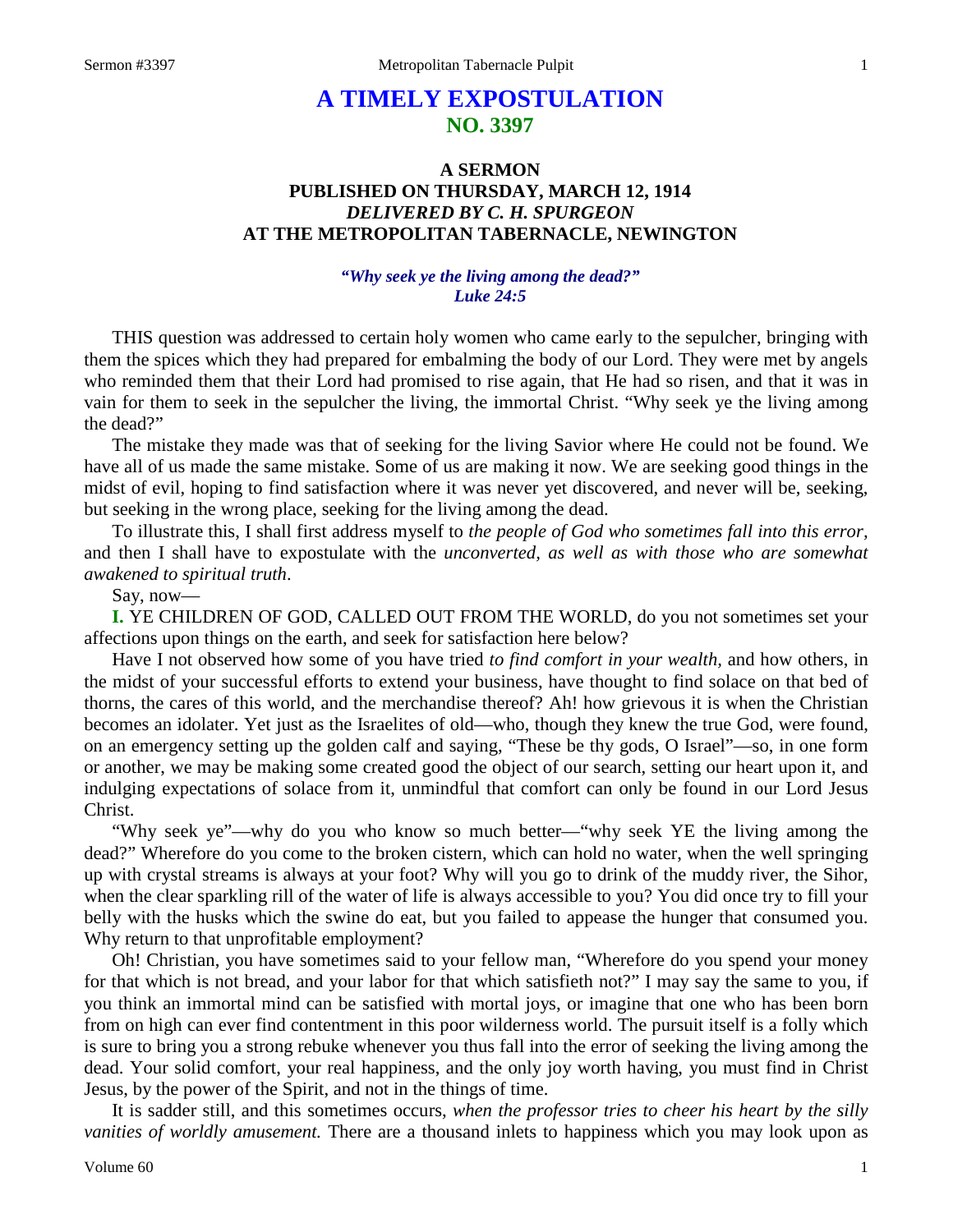free to your use, you are as welcome to enjoy them as other men. Whatsoever it is that is pure and lovely, and uncorrupted with sin, is as much yours as it is the portion of any other people under the sun. Yours are the beauties of nature, the wonders of God's handiwork, and the vast domain of creation, wherein are things innumerable to please the eye, to charm the ear, and make the heart to heave with joy. Learn to use without abusing the bounties which providence has placed within your reach, and pray that the delights they are capable of yielding may be sanctified to your good.

But there are sundry amusements, so frivolous and trifling, that if they are not, in themselves sinful, they verge upon that border land where diversion is separated from dissipation by only a faint line, and as the border land is always the most infested by thieves and robbers, it is well to beware of it. If the Christian wants to be clear from open transgression, let him eschew the place of temptation, and avoid the appearance of evil, for whatsoever is not of faith is sin.

What you cannot do with a clear conscience that it is right, let that alone, with a wholesome fear of offense. You can peril no mistake by leaving it, you may cause yourself a thousand sorrows by entering upon it. Oh! shall you that have once leaned your heads upon the bosom of Christ profane your hearts with this wanton wicked world? Shall you that have once eaten angels' food hanker after the diet of fools, and drink the intoxicating wine cup of their pleasures? Shall you be seen in the assembly where none congregate but the lightest of the light, and the gayest of the gay?

Shame upon you, Christian! You have disgraced your profession, you have disgraced yourself, you are seeking the living, not only among the dead, but among the rotten and corrupt. Do you expect cheer for your passions? you shall find a scourge for your soul. If you are a child of God, you shall be driven back to the way you have strayed from, with many a smarting sore, and many a broken bone. If you are not a child of God, likely enough you will go from bad to worse, give up the profession, which was but a vapor, and turn as a dog to his own vomit, and the sow that was washed, to her wallowing in the mire.

Thus, Christian, while I say to you, do not seek lasting comfort in earthly things, I am compelled to say to some who bear the name and wear the profession of Christians, do not seek your joy at all among the unprofitable sports and gambols in which some men delight. It is seeking the living among the dead.

Further, my dear brethren and sisters in Christ, there is an evil very common to the most conscientious of those who avoid all forms of outward sin. It is the insidious evil of *seeking comfort when they are full of doubts and fears, by looking within yourselves.* I should think that experience might have cured us of this, for when we look into our own hearts—although I trust the grace of God is there—so much of imperfection, of infirmity, aye, and what is worse, of real iniquity is apparent, that a sight of the inner man is anything but likely to inspire us with consolation. What a fool is he who tries to fetch fire out of ice! But he is not much more foolish than those who try to soothe their anxieties by parleying with their feelings.

Brethren, the Christian's comfort is on the cross. There hangs his hope. His hope must not be based or bottomed on anything he feels. It is pleasant to know that grace reigns in one's breast. Be thankful for it. But alas! if that be your confidence, the next day you may doubt whether there is any grace within, and where then is your confidence? It is gone, it flees as a shadow. If, however, you live depending upon the cross of Jesus, you can walk with equable comfort at all times, for the cross never shifts its place, the atonement never fluctuates, it never rises or falls in value.

Our union with Christ is not subject to degrees. We are always in Him accepted in the Beloved. Happy is the man who builds on that solid rock, and not upon the treacherous quicksands of his own personal emotions. If you endeavor to draw comfort from your fickle, changeable feelings, you seek for the living among the dead. You are looking for joy where it can never be found. You will gather the thorn, but not the rose. You will endure the labor, but not receive the reward. You will suffer the burning of the fire, but not be enlivened by its cheerful warmth. "Why seek ye the living among the dead?"

When the believer feels that grace is at a very low ebb with him, let him take care that he does not resort to Sinai for the refreshment of his evidences. Have you not heard of some believers whose mournful sonnet has been—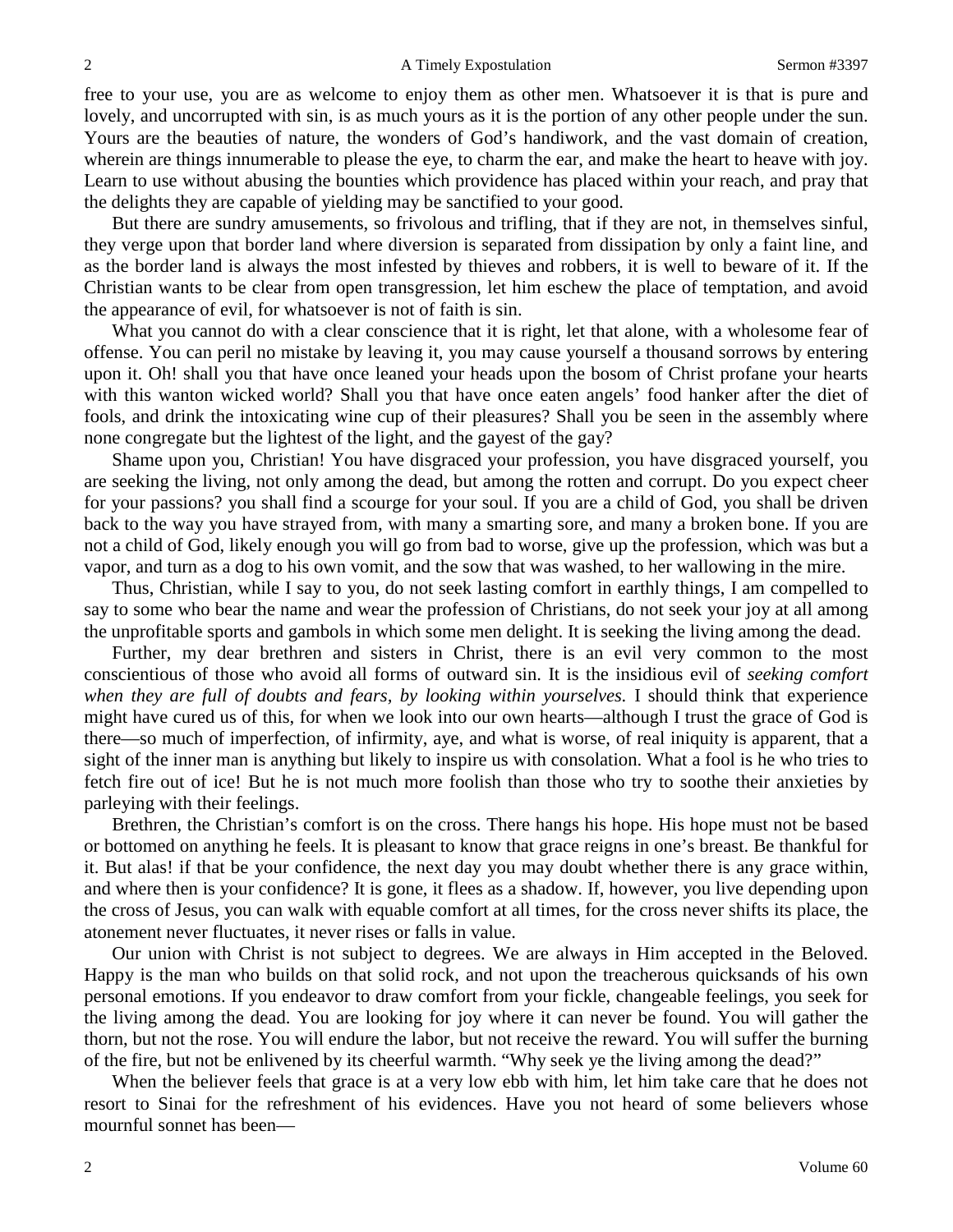"'*Tis a point I long to know, Oft it causes anxious thought: Do I love the Lord or no, Am I His, or am I not?"*

And in order to get out of that state they have said, "Now I will make a covenant with God. I will chasten myself with fasting and much prayer," or they have had recourse to vows of their own devising, instead of going straight away to Christ as sinners, with some such language on their lips as our hymn suggests—

> *"Just as I am, though tossed about With many a conflict, many a doubt, Fightings within, and fears without, Oh! Lamb of God. I come!"*

Instead of thus going to Christ, they set to work to be their own Savior. If Paul were here, he would say to them, "O foolish Galatians, who hath bewitched you, that ye should not obey the truth? Having begun in the Spirit, are ye now made perfect in the flesh?" Beloved brethren, make your covenant if you like, and fast if you please, and pray if you can without ceasing, the more you pray the better. But when a soul is hungry, it will not recover itself by bodily exercises, but by feeding.

So what you want is not so much to give out something from yourselves as to get something into yourselves through Christ, and therefore, turn your eye, as you did at the first, to the wounds, the glorious wounds, of your Substitute, and say to Him, "My Lord, if I be not a saint, I am a sinner, if I be not saved, yet will I trust in You now, even though I never did before. I now cast myself on You." This will revive you, this will comfort you. You may set to work as you please after that, but do not seek for the living among the dead.

Do not go to Moses, who is dead and was buried years ago, do not bring yourself under the spirit of bondage, but come as a child who is not under the law, but under grace, and rest at the foot of the cross. So shall you have your spiritual vigor restored, and rejoice in the Lord your God.

Once more to the believer. I do think, dear friends, we seek for the living among the dead *when we look to our fellow men to find in them some succor or support* to depend upon, or when, as the case may vary, we look to our dear children or relatives, and think to find a perpetuity of comfort there. Ah! and it is very easy for some of you to think too highly of the minister. It is possible when you have received spiritual quickening, and have come to be fed under some godly pastor, that you may look no higher than the man, instead of looking to his Master, if so, if your faith stands in the wisdom of man, or in man's earnestness, you are looking for the living among the dead.

Oh! beware of anything like that! Let us be held in respect by you for our office's sake, but nothing beyond this do we crave or counsel. To the Lord Jesus we bid you look, for we preach not ourselves, but Christ Jesus the Lord, and ourselves your servants for Christ's sake.

A more common evil, however, is for the wife to feel as if her husband could never be taken from her side. But he is mortal. I would not distress you with dreary forebodings, but I would have you remember that the living God is the only living one on whom your trust can be staid. And you, mother, do you think that your child can never be removed? know then that you are in the land of the dying, and who are you, and what are you, that they should be beyond the reach of the arrows that fly abroad, and the diseases that work insidiously, any more than the children and the friends of others?

Oh! if you begin to build your nest in these trees, which have every one of them been marked by the woodman's axe and must all come down, you are a silly bird, and your nest will be lost, and yourself suffer grievous damage.

There is one Immortal Lover who shall never die, there is one Eternal Friend who shall never depart, there is a Father who always lives, there is a Brother who sticks close forever. Earthly kinships—value them, but hold them loosely. Thank God for them, but think not that they are your freeholds.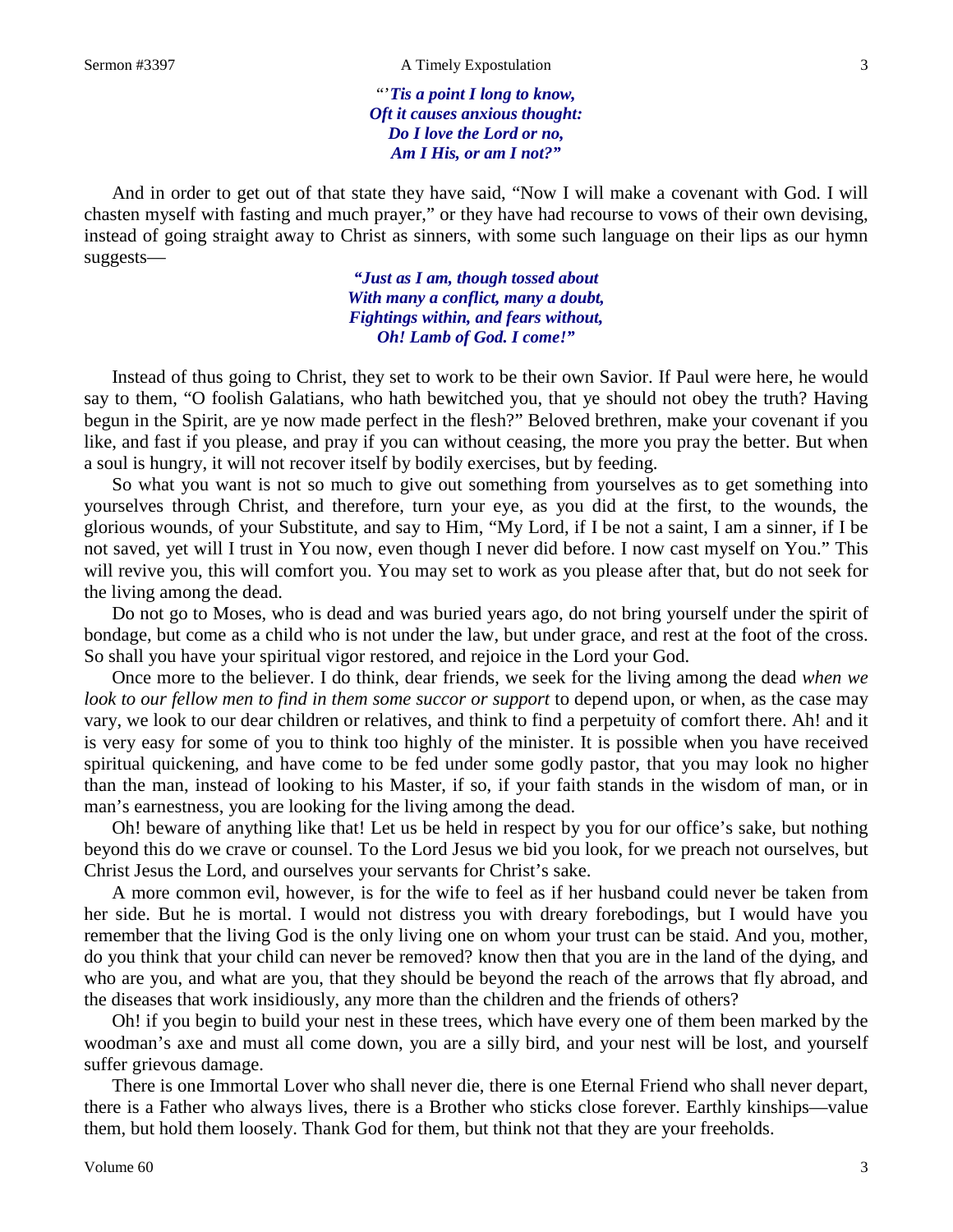Your tenure is but on lease, and a word shall suffice to terminate it. Walking through the fields, you might see most of them still yellow with the kingcups and blushing with all the flowers of this sweet summer month of June, but do not think these flowers shall long abide, for already I hear the sound of the sharpening scythe, and I know the mowers will be soon at their task, the flowers will be cut down, and the green grass shall be dry. Set not, then, your love on the fleeting bounties of kindly providence as though you could embalm them and make them last for aye. "For all flesh is as grass, and all the glory of man as the flower of grass. The grass withereth, and the flower thereof falleth away; but the Word of the LORD endureth for ever."

Fix your love on that which is constant, and not on these transient things. I leave you, my brethren, with the general maxim—having applied it in various ways, you can apply it to many more in your meditations—take heed lest you seek for the living among the dead, and so spend your strength for nought, and reap the bitter fruits of weariness and disappointment.

Are there not, however, among you, my hearers, full many of—

**II.** THOSE WHO ARE NOT THE CHILDREN OF GOD, for, as the apostle said in that tenth chapter of Romans which we just now read to you, "They have not all obeyed the gospel."

I do not know whether the reading of that chapter touched any of your hearts. It did mine. I could scarcely help weeping as I thought of some of you. "They have not all obeyed the gospel," I mean not all those who sit in these seats regularly, to whom we preach that Gospel so frequently. Those who come into our classes are earnestly taught, but they have not all obeyed the Gospel. Nay, there is a very large proportion who have not. Oh! grievous fact—fact which some of you will have to grieve over with terrible remorse in the day of judgment, unless the mercy of God prevent it. It is with you I want to expostulate.

Some of you are *seeking for joy in sin,* and you are seeking for the living among the dead indeed. Be thoughtful, men, for a moment. God who made you has made certain laws, the observance of which is essential to your well-being. Suppose God had ordained that the violation of His law should make men happy, would that be wise? It is too unwise a thought for us to entertain, much less for God to design. You are disobeying God's command, then depend upon it that is the way of unhappiness. It must be so. "Oh!" say you, "but it gives me present gratification." That may be, it is quite consistent with what I have said, because the enchantment that allures you is the very snare that beguiles you, and then for every drachm of joy which sin can yield to a sinful spirit there will be a ton of sorrow inflicted.

I forbear in this place to mention the sins of the flesh, but who does not know that for every fillip of pleasure derived from indulgence of the passions there are racks, and tortures, and agonies which the physician could better explain than myself. Such a measure of retribution is common in this life, but as for the life to come, could you lift for a moment the thick veil that hides the unseen world from our gaze, or could a sound pierce through the partition that infinite mercy has made too stout for the wailing and gnashing of teeth to penetrate, I think the groans, the execrations, the shrieks of madness of those who lived as votaries and died as victims of the so-called pleasure of sin, would fill you with horror and wild amazement.

The transgressor who eats the fruit of his own ways, fruit that once tempted his appetite, and drinks the dregs of that wine cup, the first sip of which was so sweet to his taste, is an appalling spectacle. And this is merely the awakening of a man's conscience to his folly. The punishment of avenging justice is in reserve. Disobedience of God must be punished by God with indignation that does not relent, and pain that knows no abatement. Why seek ye, then, the living among the dead?

A moment's reflection might convince a man that this final scene inevitably awaits the profligate. Who would think of making his child happy in the way of constant disobedience, or of encouraging his waywardness by rewarding it? You take care, as judicious parents, that your children shall know you govern the house, and if your laws are constantly broken, you exact the penalty, and the rod is put into use, or at least the chastisement is not spared, and shall not God stand up for His sovereign prerogative,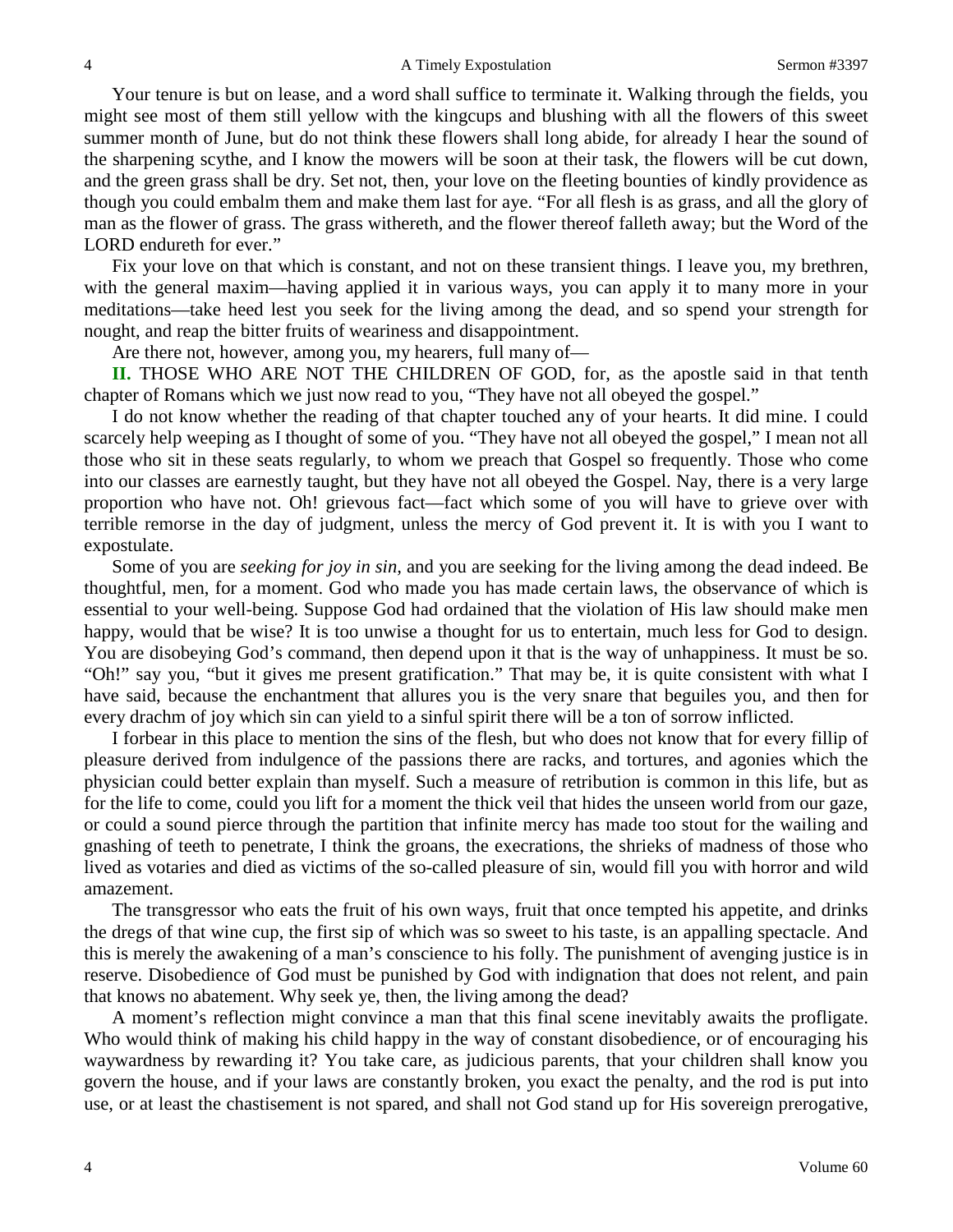### Sermon #3397 **A Timely Expostulation** 5

enforce His own law, and make men feel that they cannot violate that law without suffering the retribution He has threatened. You shall find it so to your cost if you will not credit it to your escape.

I tell you that if you seek your pleasure in the theater, or in the saloon of gaiety, or in what is infinitely worse, though too often in close association, in the house of shame, if you go to the chamber of the strange woman, or spend your evenings in the tavern, inflaming yourselves with strong drink, you court misery while you try to avoid melancholy, you render yourselves incapable of happiness while you strive to be merry! But ah! you might as well deliberately make a pilgrimage to the depths of hell in quest of the joys of heaven as to seek true enjoyment in the haunts of vice.

The Lord, the Lord of hosts, will make men see that beneath the fair skin of the world's pleasures there is a loathsome leprosy that would make them heart-sick were the latent corruption exposed. Oh! go not after such pleasures. Remember that God will require these things at your hands. Seek true pleasure, mental pleasure that never cloys, seek pure joy which will retain its fragrance, refresh others besides yourself, haunt you with no hideous ghosts, but bear sweet reflection when you come to die.

Cheer your hearts with draughts from that goblet which will invigorate you when your soul's pulse is beating, the cup which flows clear to the last, whereof you may be grateful to sip when your immortal spirit is about to wing its fight to worlds unknown. Seek not for living pleasure amidst the graves and charnel houses of sin.

Let me change my tone again, for now I come to address a part of this company of people—

**III.** THOSE WHO ARE ANXIOUSLY CONCERNED TO BE FOUND RIGHT WITH GOD.

Some of you, dear friends, have known the evil of sin, and have turned from its evil ways, but though you are desirous of being saved from the wrath to come, you are very likely seeking salvation where it is not to be obtained. A few counsels and cautions may, therefore, be welcome to you.

*Do not seek salvation by rites and ceremonies,* for if you do, you are seeking for the living among the dead. The old Jewish religion was full of types, hence the forms and ceremonials that abounded in its observance, but it did not save multitudes who in the wilderness perished in their sins, and hundreds of thousands more, who had seen it all their lifetime, but never seen through its externals the realities it prefigured, died rejecting the Lord Jesus, to whose mediation it bears witness.

Outward pomp and ceremony are of no avail to save the soul. Would those who are so fond of vestments and rituals try the experiment of endeavoring to heal a man who was sick by such means, they would find their medicine have no effect upon the body to restore its health, and were they to bring in a man who was sick in soul, they would soon find that all their gaudy trappings and rhythmical intonations were incapable of supplying balm to a wounded conscience. They are dead, sirs, they are dead, every one of them! The whole thing is death! It is nothing in all its beauty but the festering fungus that grows upon corruption.

The whole system is trickery, a gewgaw to deceive. It is nothing but imposture, an artifice of Satan to lead the world astray. Were you baptized with water from the river Jordan, confirmed with never so much pomp, and took the sacrament, or as they say, "went to celebration" on every holy day and every unholy day likewise, and were you to expire with unction on your face and with the priest's lying absolution in your ears, you would go down to hell despite of it all, if you had no truer faith, no brighter hope than these things could inspire, for other salvation is there, none but that which you can find in Christ, without any priest to mediate, or any minister to intervene between you and Him.

You are a priest yourself if you believe in Jesus. Christ is the one only Priest, the great High Priest of our profession, get pardon from Him, and let other men truckle about their priesthood and vaunt their succession as they may. Beware of them. To resort to these men for help is to seek the living among the dead.

Or perhaps, you will go about *to work out your own salvation apart from Christ*. You have got the idea that you must pass through so much experience, weep so many tears, get into such and such a state of heart, and then that you must reform this habit and perform that service, and after awhile you will be saved and obtain peace. The top and bottom of it is, you think you can save yourself, you would fain be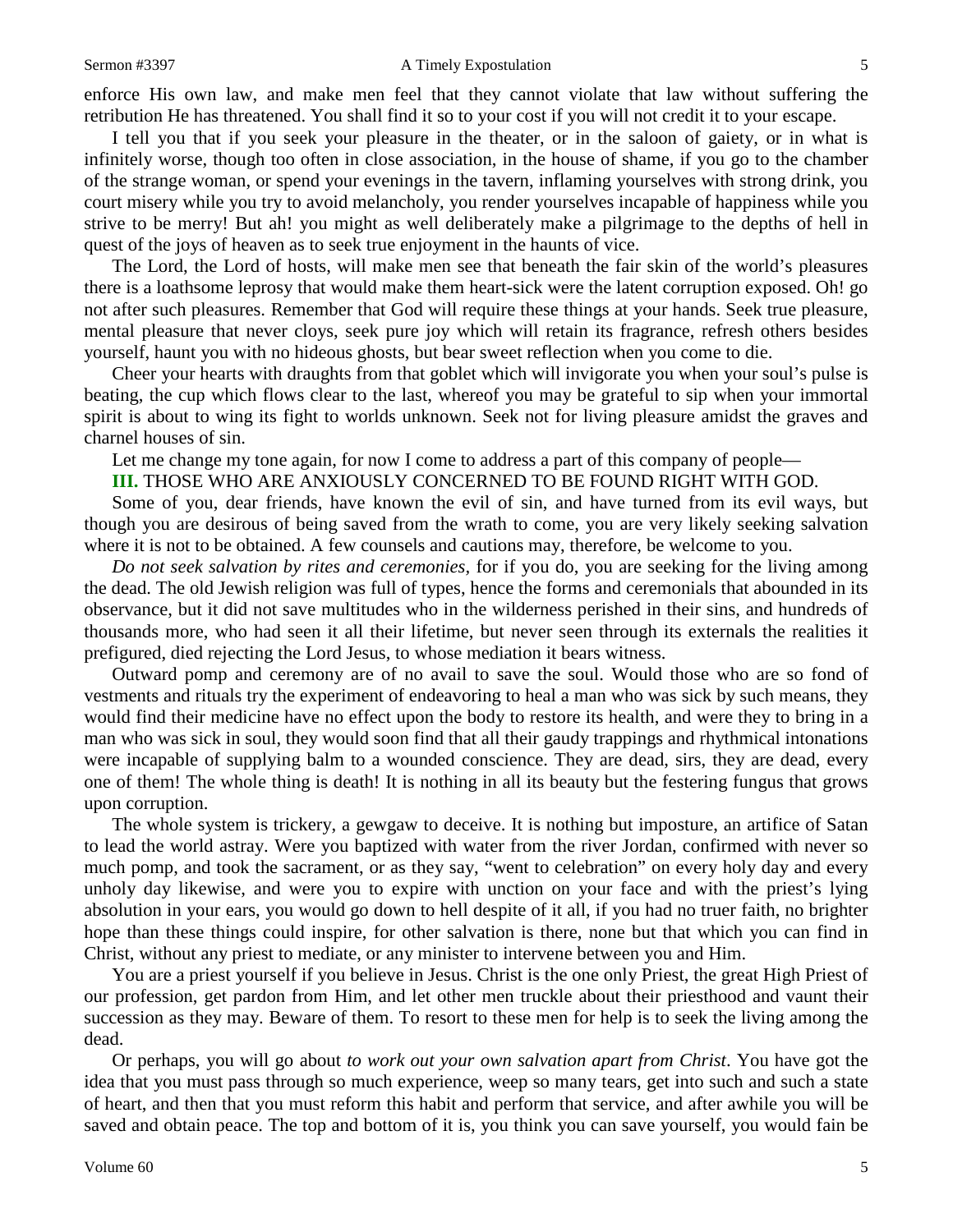your own Savior. Do you not know that every man, according to God's own Word, every man is accursed who does not keep the whole law, "Cursed is every one who continueth not in all things that are written in the book of the law to do them."

Now, as you have not kept all things, you must be accursed, and as long as you abide under the law, you are accursed in all that you do. If you can be delivered from the law through Christ, then, and then only, may you escape from the curse, for Christ was made a curse for us by hanging upon the tree for us, and so the curse is put away, and so we are redeemed therefrom. But so long as you are trying to be saved by your own works, you are under the law, and so long as you are under the law, you are under the curse. To try to find a blessing where everything is under God's law, is seeking for the living among the dead.

I know not to whom these remarks may pointedly apply, but I dare say I am speaking to some of you who pant for salvation, and you would give anything to be assured of your soul's acceptance. You have been praying, it may be, night and day for mercy, till your knees seem as though they would grow to the floor. In your earnest pleadings your heart has been vehement till the flesh has grown faint. I am glad that you are pleading and agonizing in prayer, but there is no necessity for these long delays and for these protracted prayers.

Trust Christ, who hangs on yonder cross, and you are saved. The moment you depend upon Jesus, past sin is blotted out, you are a new man as in the sight of God, your iniquity is forgiven, your transgression is covered, and you are accepted in the Beloved. Hundreds of times have I tried to bring forward this theme till I sometimes fear lest it should sound flat and fail to rouse you. You have not believed it or received it joyfully, some of you yet! Yet I bear you witness that if you receive not this cardinal truth, you must perish in your sin.

Our Lord did not mince matters. He offered no three courses, but He said, "He that believeth and is baptized shall be saved." What about those that believe not? He said, "He that believeth not shall be damned." What, if the man always goes to church, or always comes to a meeting? There is no exemption, if he believe not, he shall be damned. But what if he always pays twenty shillings in the pound, and is scrupulously honest? "He that believeth not shall be damned." The gentle lips of the Savior spoke these words. They are not of my coining, they are not my construction. He said it, and will prove it true.

Oh! that you might trust Him, for if you trust Him, you cannot be condemned, but if you go about anywhere else to find hope and comfort for your soul, you are seeking for the living among the dead. Why continue this foolish search? Why persevere in this bootless toil?

Yet it is very possible you are *seeking for some good thing in yourself,* by way of feeling and emotion. "If I felt a more broken heart," says one, "I could trust Christ." "If," says another, "I felt the terrors of the law, I could trust Christ." If! aye, indeed! Why multiply your useless "ifs"? They are vain excuses. Do you mean you cannot trust Christ? That is a sad, though, peradventure, it is an honest confession. Do you not believe Him to be true? "Ah!" says one, "I do believe that." Is it difficult, then, to trust an honest man? But you do not believe in the integrity and faithfulness of Christ. "Oh!" you say, "but I do." Well, then, trust Him as the necessary consequence.

Jesus Christ says that He came into the world to save sinners, and God's witness is, that if we trust Christ we shall be saved. If you believe that to be true, trust Him. Commit your soul and your soul's salvation to Him. "Oh! but I am not fit." Is there a word about fitness in the whole Gospel? As you may have come fresh from the commission of some new sin, the Gospel does not say to you, "Stand by a while, till you are prepared," but it says, "Now is the accepted time; now is the day of salvation." I do not find the Gospel telling you that you must be better first, but it is said that you are now to turn to Him. "Let the wicked forsake his way, and the unrighteous man his thoughts: and let him return unto the LORD; and he will have mercy upon him; and to our God, for he will abundantly pardon."

Oh! I wish you could take my Master at His word! I wish, poor guilty one, you would have done with disputings, cling to the promises, and just drop into the arms of the Promiser. Can you venture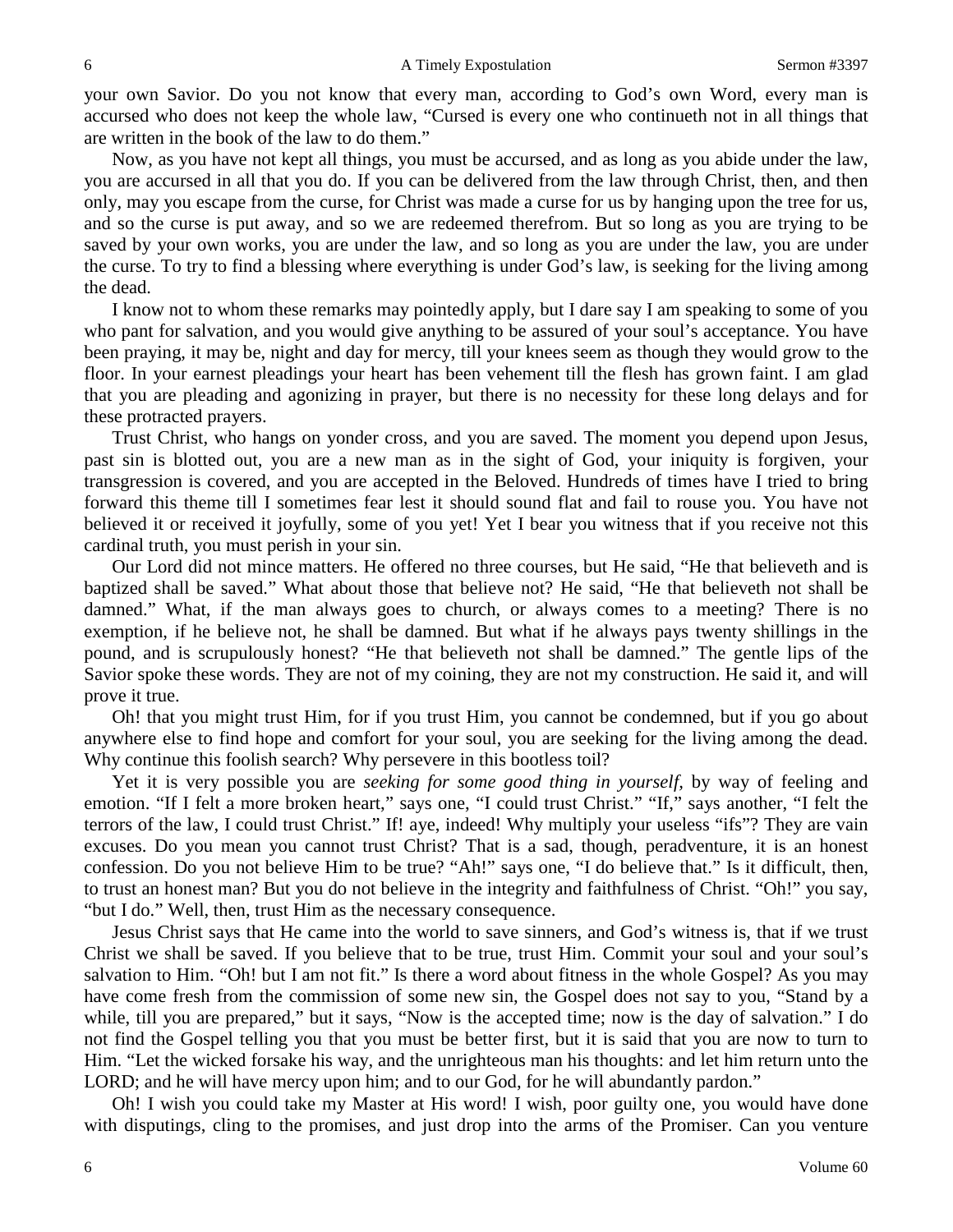thus? You shall never chide yourself for temerity, or repent of your courage. It may seem a daring thing to do, but come, and welcome. Jesus casts out none that come.

When I came—and it seems fresh in my memory tonight, as I mention it to you—I came all trembling in my sin. I knew I had not one good thing that could recommend me to Christ. I thought He would have said, "Go your way, I have not loved you, nor given Myself for you." But I did look to Him. I knew I had no other confidence. I did cast myself upon Him, and He has not cast me away. "I know whom I have believed, and am persuaded that he is able to keep that which I have committed unto him against that day." I cannot lead you to Christ, oh! that I could! There is one far mightier who can, and I hope that He will do it tonight.

We spoke this morning about the Holy Spirit. Oh! that the Holy Spirit might prove His own power to you now! At any rate, this I can say, and this I do say—Give up that seeking your own righteousness, give up that struggling after emotions and feeling, it is all seeking the living among the dead. The idea of your helping Christ to save you is preposterous. What could you do? As well yoke a snail with a racehorse, that they might win a prize, as for you to help Christ.

You, help Christ! You, with your rags, and Christ with His white linen; you, with your pollution, and Christ with His holiness; you, with your deep condemnation, and Christ with His free forgiveness! He wants no help from you. He wants your emptiness, not your fullness, your weakness, not your power, your death, not your life. When a tree is loaded, it wants baskets, but it does not want full baskets, it wants empty baskets, to hold the fruit. And Jesus Christ wants sinners, not sinners having merits—a foolish pretense—but sinners who are destitute. There is a full Christ for empty sinners, an all-bountiful Christ for you, famished sinner, now.

Ah! some of you poor people drop in here sometimes of an evening, and I am glad to see you. Never be ashamed to come in your working clothes. I know you think I am not talking to you, but you are the very people I am speaking to. Jesus Christ always had a kind word for the laboring man, "Come unto me all ye that labor and are heavy laden, and I will give you rest."

Now, it is likely enough some of you are no better than you should be, though you have stepped in here in the crowd to hear a word. Well, it is such as you are Christ came to save, "Not the righteous, sinners, Jesus came to save." Oh! you chief of sinners! Come ye to Jesus Christ. This night He will receive every soul that comes to Him. Eternal Spirit draw them! Eternal Father, do now call them by Your power, and let us meet at Your right hand, every one of us, to see Your face, and rejoice in Your mighty love!

## **EXPOSITION BY C. H. SPURGEON**

## *ROMANS 9:1-5, ROMANS 10*

**Romans Chapter 9. Verses 1-3.** *I say the truth in Christ, I lie not, my conscience also bearing me witness in the Holy Ghost. That I have great heaviness and continual sorrow in my heart. For I could wish that myself were accursed from Christ for my brethren, my kinsmen according to the flesh:*

The apostle is evidently about to make an extraordinary statement—a statement which would probably not be believed, and therefore, he gives as a preface the most solemn assevervations that are permitted to Christian men, declaring that he is speaking the truth, and also that the Holy Ghost is bearing witness with his conscience that it is so—that he so loves the souls of his fellow countrymen that, though the thing could never be, yet in a sort of ecstasy of love he could devote himself to anything so long as his countrymen might but be saved. "My kinsmen according to the flesh."

**4-5.** *Who are Israelites; to whom pertaineth the adoption, and the glory, and the covenants, and the giving of the law, and the service of God, and the promises; whose are the fathers, and of whom as concerning the flesh Christ came, who is over all, the eternally blessed God for ever. Amen.*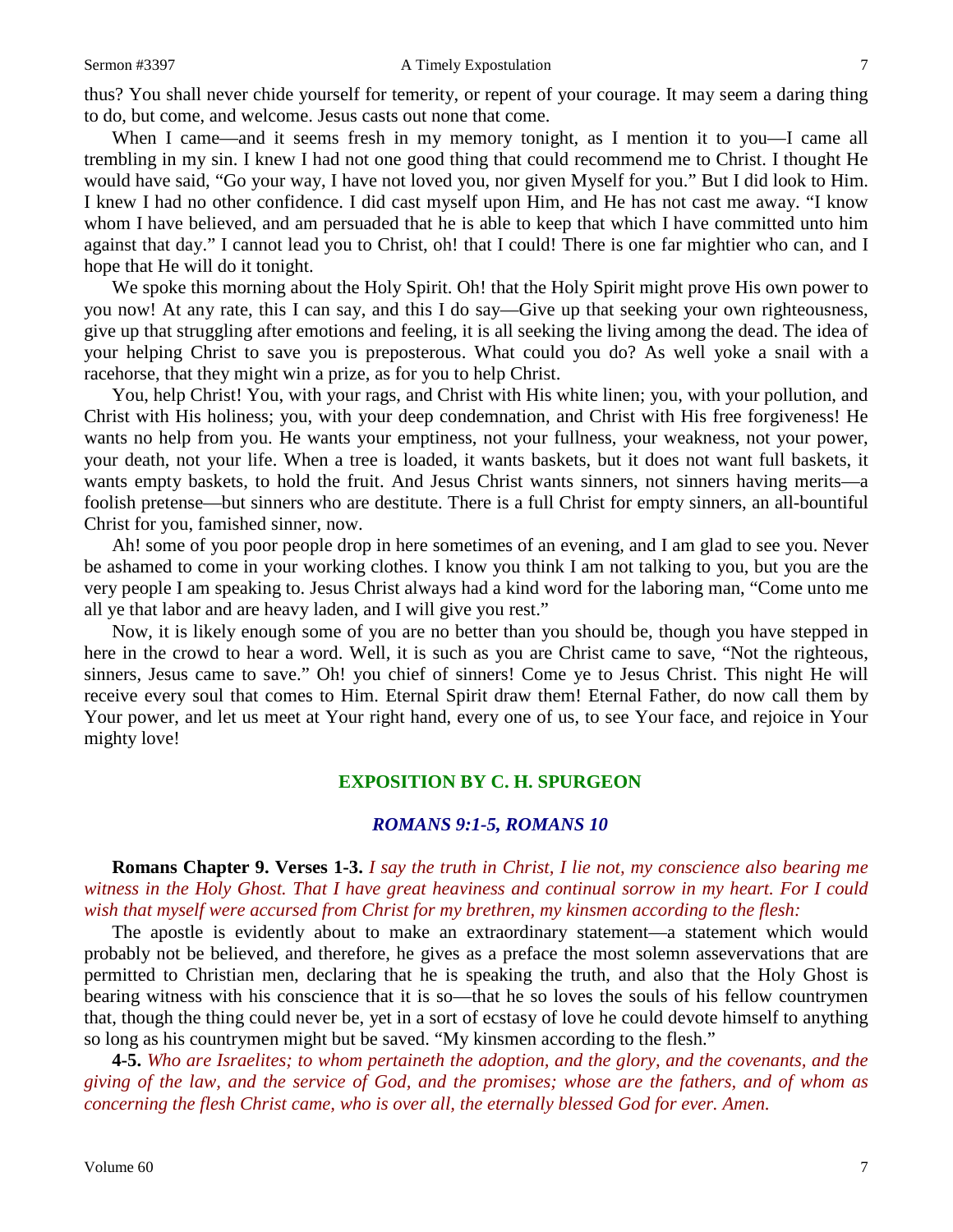The apostle never omits an opportunity of magnifying his Master. Though it did not seem to be called for by the immediate subject in hand, yet he must put in a doxology to the name of Jesus. "Who is over all, God blessed for ever. Amen." How any believers in Scripture ever get to be disbelievers in the Deity of Christ is altogether astounding. If there is anything taught in the Word of God, it is assuredly that.

Paul comforts himself in a measure by the doctrine of election, which is fully spoken to in this chapter.

My subject leads me to read again at the tenth chapter.

## **Romans Chapter 10. Verse 1.** *Brethren, my heart's desire and prayer to God for Israel is, that they might be saved.*

The same thing over again—his deep concern for his countrymen.

**2.** *For I bear them record that they have a zeal of God, but not according to knowledge.*

Zeal is a good thing, but like the horse without a bit, it becomes useless and even dangerous. Knowledge is the bridle in the mouth of zeal. Zeal is like fire, which may burn the house which it was intended to warm, unless it be carefully governed. There must be knowledge in zeal.

**3.** *For they being ignorant of God's righteousness, and going about to establish their own righteousness, have not submitted themselves unto the righteousness of God.*

This is a great evil in the present day. There are many persons who are evidently zealous for God, but they make a mistake in supposing that they are to be saved by their own doings, their prayers, their church goings, their chapel goings, or something of the sort, instead of accepting the finished righteousness of Christ, which is the righteousness of God. They are insulting Christ. They are insulting God by thinking that He would have given His Son to be our righteousness if we could have made a righteousness of our own, or given Him up to die, if we could save ourselves.

**4.** *For Christ is the end of the law for righteousness to every one that believeth.*

There is the point—to believe, to have faith. It is that which gives us the righteousness of which Christ is the sum total.

**5.** *For Moses describeth the righteousness which is of the law, That the man which doeth those things shall live by them.*

And if any man did, or could, keep the law, he would live by it, but no man has ever done so, or ever will. There is no hope of life by the law.

**6-9.** *But the righteousness which is of faith speaketh on this wise, Say not in thine heart, Who shall ascend into heaven? (that is, to bring Christ down from above:) or, Who shall descend into the deep? (that is, to bring up Christ again from the dead.) But what saith it? The word is nigh thee, even in thy mouth, and in thy heart: that is, the word of faith, which we preach; that if thou shalt confess with thy mouth the Lord Jesus, and shalt believe in thine heart that God hath raised him from the dead, thou shalt be saved.*

What a wondrous way of salvation—so near—so close—to us! What an expression that is—"in thy mouth." We must absolutely put it out of our mouths. God has put the bread of life so near us that it is in our mouth. We must reject it as a man would reject food, if we perish. But oh! for grace to receive it, to live upon it, to believe Christ, to trust Him, and so to be saved!

**10-11.** *For with the heart man believeth unto righteousness; and with the mouth confession is made unto salvation. For the scripture saith, Whosoever believeth on him shall not be ashamed.*

If, then, I base my eternal salvation upon Christ, and am trusting in Him, not in my works, or prayers, or tears, or alms, or feelings, or even in my own repentance or faith, but wholly in Him, I shall never be ashamed.

**12-13.** *For there is no difference between the Jew and the Greek: for the same Lord over all is rich unto all that call upon him. For whosoever shall call upon the name of the Lord shall be saved.*